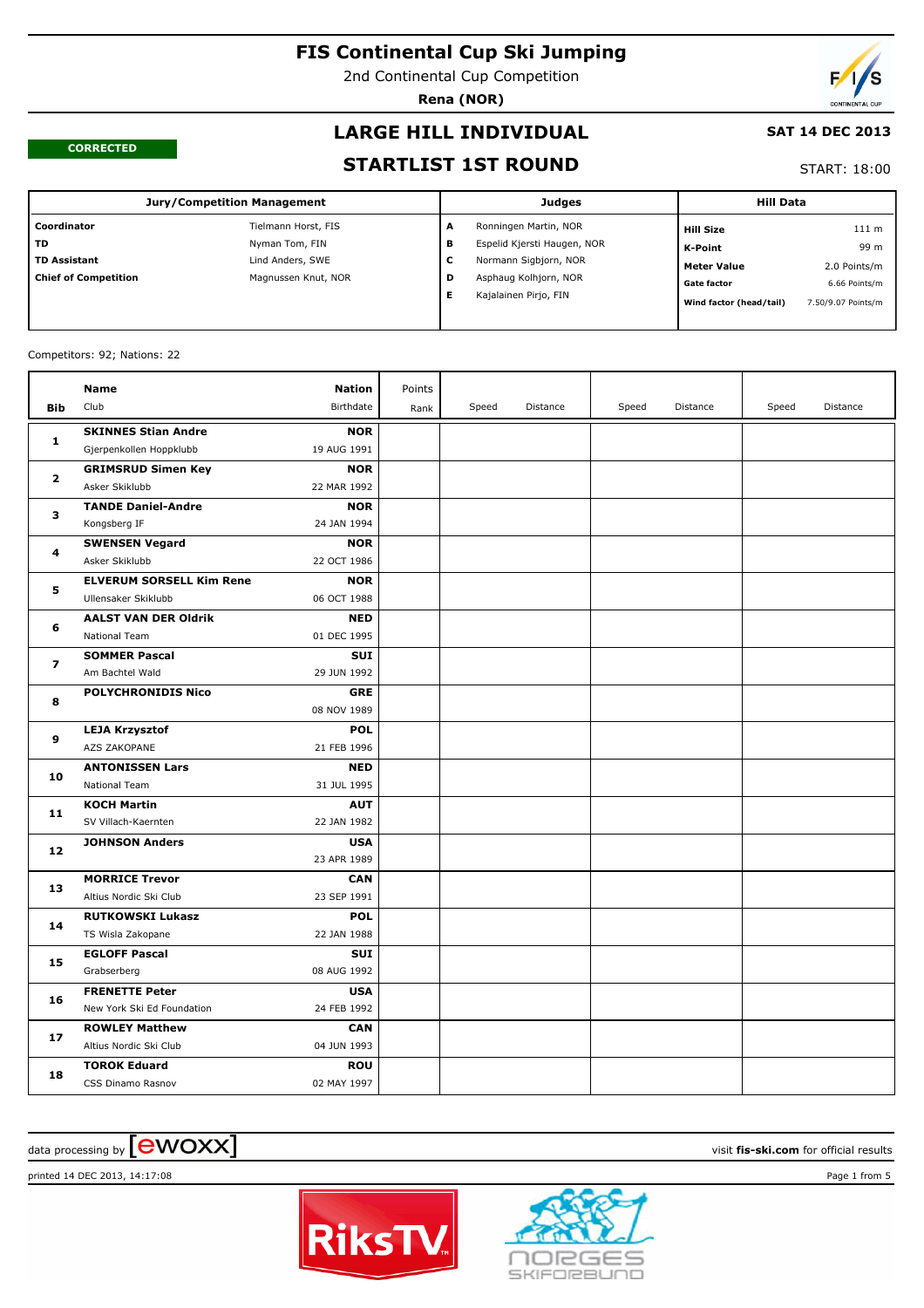2nd Continental Cup Competition

**Rena (NOR)**



#### **CORRECTED**

### **LARGE HILL INDIVIDUAL**

#### **SAT 14 DEC 2013**

### **STARTLIST 1ST ROUND**

START: 18:00

|            | <b>Nation</b><br>Name                                                         | Points |       |          |       |          |       |          |
|------------|-------------------------------------------------------------------------------|--------|-------|----------|-------|----------|-------|----------|
| <b>Bib</b> | Club<br>Birthdate                                                             | Rank   | Speed | Distance | Speed | Distance | Speed | Distance |
| 19         | <b>MORASSI Andrea</b><br><b>ITA</b>                                           |        |       |          |       |          |       |          |
|            | G.S. FORESTALE<br>30 AUG 1988                                                 |        |       |          |       |          |       |          |
| 20         | <b>EKLUND Simon</b><br><b>SWE</b>                                             |        |       |          |       |          |       |          |
|            | Holmens If<br>10 MAY 1996                                                     |        |       |          |       |          |       |          |
| 21         | <b>WOLNY Jakub</b><br><b>POL</b>                                              |        |       |          |       |          |       |          |
|            | 15 MAY 1995<br>Lks Klimczok bystra                                            |        |       |          |       |          |       |          |
| 22         | <b>EISENBICHLER Markus</b><br><b>GER</b>                                      |        |       |          |       |          |       |          |
|            | 03 APR 1991<br><b>TSV Siegsdorf</b>                                           |        |       |          |       |          |       |          |
| 23         | <b>UKR</b><br><b>VEREDYUK Volodymyr</b>                                       |        |       |          |       |          |       |          |
|            | 07 APR 1993<br>Vorokhta Ski School                                            |        |       |          |       |          |       |          |
| 24         | <b>PITEA Sorin Iulian</b><br><b>ROU</b>                                       |        |       |          |       |          |       |          |
|            | 07 SEP 1997<br>CSS Dinamo Rasnov                                              |        |       |          |       |          |       |          |
| 25         | <b>STURSA Vojtech</b><br><b>CZE</b><br>03 AUG 1995<br>Sk Nove mesto na morave |        |       |          |       |          |       |          |
|            | <b>SWE</b>                                                                    |        |       |          |       |          |       |          |
| 26         | <b>NORDIN Carl</b><br>23 DEC 1989<br>IF Friska Viljor                         |        |       |          |       |          |       |          |
|            | <b>LAMB Chris</b><br><b>USA</b>                                               |        |       |          |       |          |       |          |
| 27         | 21 JUN 1989<br>Andover Outing Club                                            |        |       |          |       |          |       |          |
|            | <b>SEMENIC Anze</b><br><b>SLO</b>                                             |        |       |          |       |          |       |          |
| 28         | 01 AUG 1993<br><b>NSK Trzic Trifix</b>                                        |        |       |          |       |          |       |          |
|            | <b>KULIKOV Sergei</b><br><b>RUS</b>                                           |        |       |          |       |          |       |          |
| 29         | <b>CSKA</b><br>20 APR 1994                                                    |        |       |          |       |          |       |          |
| 30         | <b>MAEAETTAE Jarkko</b><br><b>FIN</b>                                         |        |       |          |       |          |       |          |
|            | Kainuun Hiihtoseura<br>28 DEC 1994                                            |        |       |          |       |          |       |          |
|            | <b>LEYHE Stephan</b><br><b>GER</b>                                            |        |       |          |       |          |       |          |
| 31         | 05 JAN 1992<br>SC Willingen                                                   |        |       |          |       |          |       |          |
|            | <b>WIT DE Ruben</b><br><b>NED</b>                                             |        |       |          |       |          |       |          |
| 32         | 02 FEB 1995<br>National team                                                  |        |       |          |       |          |       |          |
| 33         | <b>NOMME Martti</b><br><b>EST</b>                                             |        |       |          |       |          |       |          |
|            | 07 AUG 1993<br>Voru Sportschool                                               |        |       |          |       |          |       |          |
| 34         | <b>KOREK Dusty</b><br><b>CAN</b>                                              |        |       |          |       |          |       |          |
|            | 14 APR 1995<br>Altius Nordic ski club                                         |        |       |          |       |          |       |          |
| 35         | <b>SOKOLENKO Konstantin</b><br><b>KAZ</b>                                     |        |       |          |       |          |       |          |
|            | 09 NOV 1987                                                                   |        |       |          |       |          |       |          |
| 36         | <b>RUDA Adam</b><br><b>POL</b>                                                |        |       |          |       |          |       |          |
|            | ZTS Zakucie Zagorz<br>18 NOV 1995                                             |        |       |          |       |          |       |          |
| 37         | <b>KOROLEV Alexey</b><br>KAZ                                                  |        |       |          |       |          |       |          |
|            | 20 JUN 1987<br>Dynamo                                                         |        |       |          |       |          |       |          |
| 38         | <b>PASICHNYK Stepan</b><br><b>UKR</b><br>Kremenets ski school<br>09 JAN 1998  |        |       |          |       |          |       |          |
|            | <b>ZMORAY Tomas</b><br><b>SVK</b>                                             |        |       |          |       |          |       |          |
| 39         | VSC Dukla B.Bystrica<br>26 JUL 1989                                           |        |       |          |       |          |       |          |
|            | <b>TATU Robert Valentin</b><br><b>ROU</b>                                     |        |       |          |       |          |       |          |
| 40         | CS Dinamo<br>03 JUL 1996                                                      |        |       |          |       |          |       |          |
|            | <b>MUMINOV Sabirzhan</b><br>KAZ                                               |        |       |          |       |          |       |          |
| 41         | 16 APR 1994                                                                   |        |       |          |       |          |       |          |
|            | <b>KLINGA Sebastian</b><br><b>FIN</b>                                         |        |       |          |       |          |       |          |
| 42         | 26 APR 1992<br>Lahden Hiihtoseura                                             |        |       |          |       |          |       |          |
|            |                                                                               |        |       |          |       |          |       |          |

data processing by **CWOXX** and  $\overline{C}$  and  $\overline{C}$  and  $\overline{C}$  and  $\overline{C}$  and  $\overline{C}$  and  $\overline{C}$  and  $\overline{C}$  and  $\overline{C}$  and  $\overline{C}$  and  $\overline{C}$  and  $\overline{C}$  and  $\overline{C}$  and  $\overline{C}$  and  $\overline{C}$  and  $\overline{C}$ 



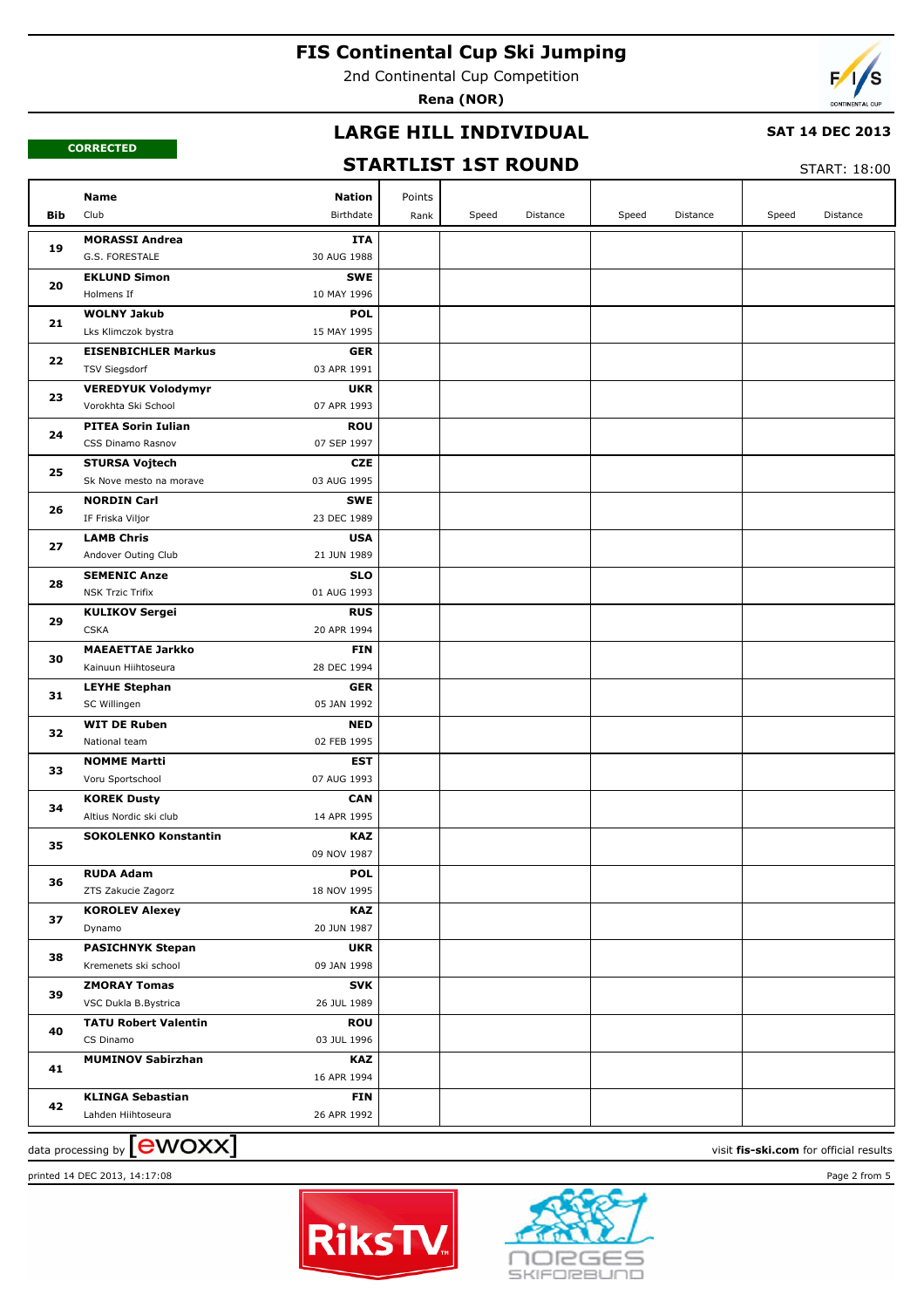2nd Continental Cup Competition

**Rena (NOR)**



**CORRECTED**

### **LARGE HILL INDIVIDUAL**

#### **SAT 14 DEC 2013**

# **STARTLIST 1ST ROUND**

START: 18:00

|     |                                                                                 |                |       |          |       |          |       | .        |
|-----|---------------------------------------------------------------------------------|----------------|-------|----------|-------|----------|-------|----------|
|     | Name<br>Nation                                                                  | Points         |       |          |       |          |       |          |
| Bib | Club<br>Birthdate                                                               | Rank           | Speed | Distance | Speed | Distance | Speed | Distance |
| 43  | <b>VIRY David</b><br><b>FRA</b>                                                 |                |       |          |       |          |       |          |
|     | Xonrupt<br>09 MAR 1989                                                          |                |       |          |       |          |       |          |
| 44  | <b>KHALEZOV Alexander</b><br><b>RUS</b>                                         |                |       |          |       |          |       |          |
|     | <b>CSKA</b><br>02 DEC 1994                                                      |                |       |          |       |          |       |          |
| 45  | <b>POL</b><br><b>KANTYKA Przemyslaw</b>                                         |                |       |          |       |          |       |          |
|     | Lks Klimczok bystra<br>15 DEC 1996                                              |                |       |          |       |          |       |          |
| 46  | <b>HACEK Vit</b><br><b>CZE</b>                                                  |                |       |          |       |          |       |          |
|     | 28 JUN 1994                                                                     |                |       |          |       |          |       |          |
| 47  | <b>KLYMCHUK Andrii</b><br><b>UKR</b><br>Kremenets Ski School<br>10 DEC 1994     |                |       |          |       |          |       |          |
|     | <b>RUS</b><br><b>BOYARINTSEV Vladislav</b>                                      |                |       |          |       |          |       |          |
| 48  | <b>CSKA</b><br>31 OCT 1994                                                      |                |       |          |       |          |       |          |
|     | <b>MAZOCH Jiri</b><br><b>CZE</b>                                                |                |       |          |       |          |       |          |
| 49  | TJ Frenstat<br>02 JAN 1990                                                      |                |       |          |       |          |       |          |
|     | <b>SAMMELSELG Siim-Tanel</b><br>EST                                             |                |       |          |       |          |       |          |
| 50  | Nomme Sportclub, Lahden Hiihtoseur<br>18 MAY 1993                               |                |       |          |       |          |       |          |
|     | <b>HOLIK Frantisek</b><br><b>CZE</b>                                            |                |       |          |       |          |       |          |
| 51  | Lsk Lomnice nad popelkou<br>23 OCT 1998                                         |                |       |          |       |          |       |          |
|     | <b>GREIDERER Simon</b><br><b>AUT</b>                                            |                |       |          |       |          |       |          |
| 52  | HSV Absam-Bergisel-Tirol<br>18 JAN 1996                                         |                |       |          |       |          |       |          |
| 53  | <b>ZHAPAROV Radik</b><br><b>KAZ</b>                                             |                |       |          |       |          |       |          |
|     | Shvsm Dinamo<br>29 FEB 1984                                                     |                |       |          |       |          |       |          |
| 54  | <b>ROU</b><br><b>TUDOR Remus</b>                                                |                |       |          |       |          |       |          |
|     | CSU Brasov<br>17 MAR 1993                                                       |                |       |          |       |          |       |          |
| 55  | <b>RHOADS William</b><br><b>USA</b>                                             |                |       |          |       |          |       |          |
|     | <b>UOP Sports Clubs</b><br>08 JUN 1995                                          |                |       |          |       |          |       |          |
| 56  | <b>KARTA Samet</b><br><b>TUR</b>                                                |                |       |          |       |          |       |          |
|     | 09 SEP 1993                                                                     |                |       |          |       |          |       |          |
| 57  | <b>WOHLGENANNT Ulrich</b><br><b>AUT</b><br>SK Kehlegg-Vorarlberg<br>01 AUG 1994 |                |       |          |       |          |       |          |
|     | <b>KRAMARSIC Matic</b><br><b>SLO</b>                                            |                |       |          |       |          |       |          |
| 58  | SSK Costella Ilirija<br>02 FEB 1990                                             |                |       |          |       |          |       |          |
|     | <b>HORLACHER Kevin</b><br><b>GER</b>                                            |                |       |          |       |          |       |          |
| 59  | SC Degenfeld<br>24 SEP 1989                                                     |                |       |          |       |          |       |          |
|     | <b>MIETUS Grzegorz</b><br><b>POL</b>                                            |                |       |          |       |          |       |          |
| 60  | AZS ZAKOPANE<br>20 FEB 1993                                                     |                |       |          |       |          |       |          |
|     | <b>PEIER Killian</b><br>SUI                                                     |                |       |          |       |          |       |          |
| 61  | 28 MAR 1995<br>Vallee du Joux                                                   |                |       |          |       |          |       |          |
| 62  | <b>MAYER Nicolas</b><br><b>FRA</b>                                              |                |       |          |       |          |       |          |
|     | 06 OCT 1990<br>Courchevel                                                       |                |       |          |       |          |       |          |
| 63  | <b>BERGGAARD Mats Soehagen</b><br><b>NOR</b>                                    | 1              |       |          |       |          |       |          |
|     | 24 AUG 1995<br>Stranden IL                                                      | 30.            |       |          |       |          |       |          |
| 64  | <b>BRANDT Johan Martin</b><br><b>NOR</b>                                        | $\overline{2}$ |       |          |       |          |       |          |
|     | Steinkjer Skiklubb<br>24 DEC 1987                                               | 29.            |       |          |       |          |       |          |
| 65  | <b>KALINITSCHENKO Anton</b><br><b>RUS</b>                                       | 3              |       |          |       |          |       |          |
|     | 22 JUL 1982                                                                     | 28.            |       |          |       |          |       |          |
| 66  | <b>KOIVURANTA Anssi</b><br>FIN                                                  | $\overline{4}$ |       |          |       |          |       |          |
|     | 03 JUL 1988<br>Kuusamon Erä-Veikot                                              | 27.            |       |          |       |          |       |          |

data processing by **CWOXX** and  $\overline{C}$  and  $\overline{C}$  and  $\overline{C}$  and  $\overline{C}$  and  $\overline{C}$  and  $\overline{C}$  and  $\overline{C}$  and  $\overline{C}$  and  $\overline{C}$  and  $\overline{C}$  and  $\overline{C}$  and  $\overline{C}$  and  $\overline{C}$  and  $\overline{C}$  and  $\overline{C}$  printed 14 DEC 2013, 14:17:08 Page 3 from 5



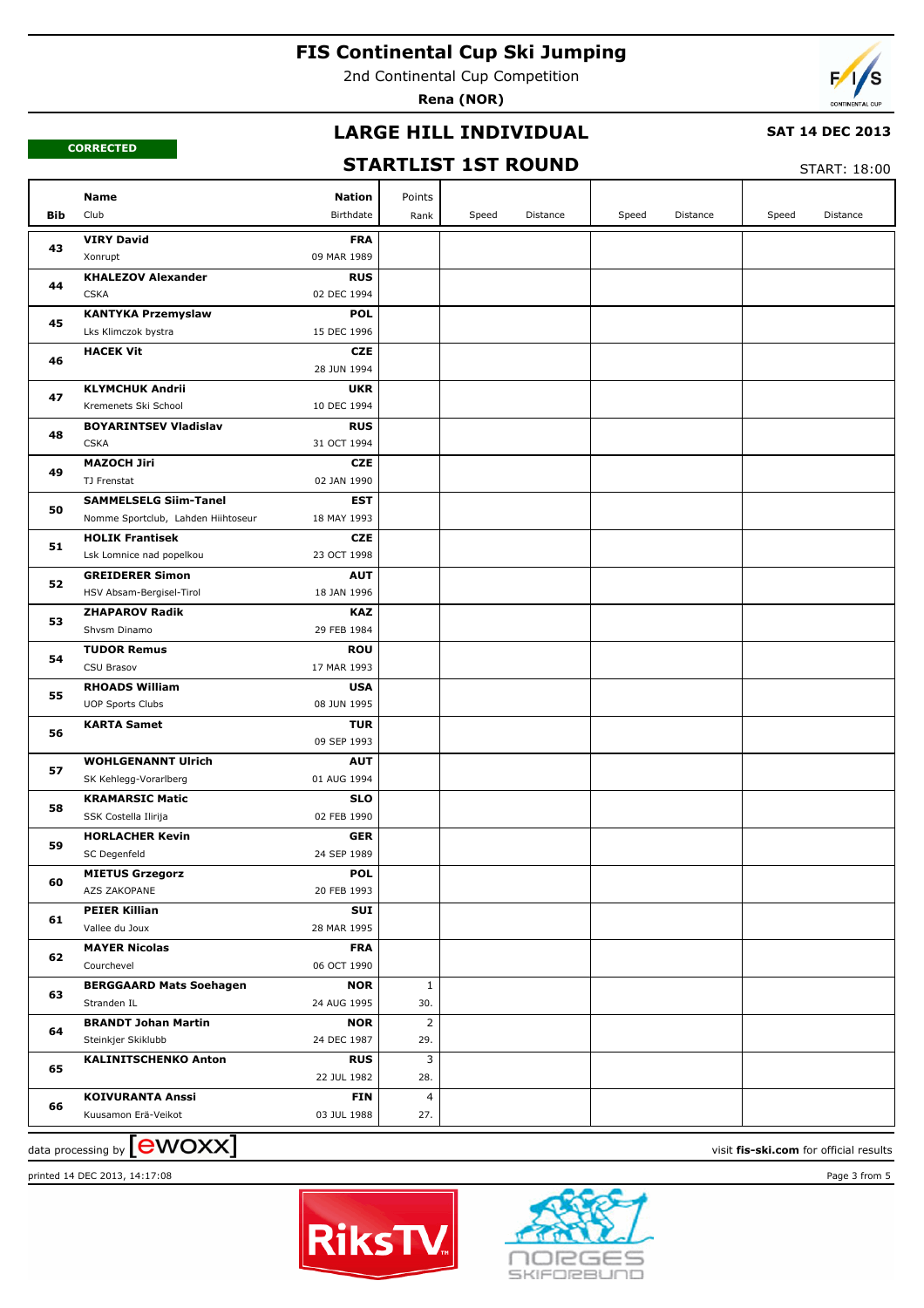2nd Continental Cup Competition

**Rena (NOR)**



#### **CORRECTED**

#### **LARGE HILL INDIVIDUAL**

#### **SAT 14 DEC 2013**

### **STARTLIST 1ST ROUND**

START: 18:00

|            | Name                           | <b>Nation</b> | Points          |       |          |       |          |       |          |
|------------|--------------------------------|---------------|-----------------|-------|----------|-------|----------|-------|----------|
| <b>Bib</b> | Club                           | Birthdate     | Rank            | Speed | Distance | Speed | Distance | Speed | Distance |
|            | <b>HAUER Joachim</b>           | <b>NOR</b>    | 5               |       |          |       |          |       |          |
| 67         | Bekkelaget SK                  | 02 FEB 1991   | 26.             |       |          |       |          |       |          |
|            | <b>FUHRE Jan</b>               | <b>NOR</b>    | 6               |       |          |       |          |       |          |
| 68         | Vikersund If                   | 02 JAN 1991   | 25.             |       |          |       |          |       |          |
|            | <b>QUECK Danny</b>             | <b>GER</b>    | $\overline{7}$  |       |          |       |          |       |          |
| 69         | WSV 08 Lauscha                 | 17 SEP 1989   | 24.             |       |          |       |          |       |          |
|            | <b>HEISKANEN Sami</b>          | <b>FIN</b>    | 8               |       |          |       |          |       |          |
| 70         | Puijon Hiihtoseura             | 14 OCT 1991   | 23.             |       |          |       |          |       |          |
|            | <b>KAELIN Pascal</b>           | SUI           | 9               |       |          |       |          |       |          |
| 71         | Einsiedeln                     | 11 JAN 1993   | 22.             |       |          |       |          |       |          |
|            | <b>MANDL Ziga</b>              | <b>SLO</b>    | 10              |       |          |       |          |       |          |
| 72         | SSK Costella Ilirija           | 13 JAN 1990   | 21.             |       |          |       |          |       |          |
|            | <b>DEZMAN Nejc</b>             | <b>SLO</b>    | 11              |       |          |       |          |       |          |
| 73         | SK Triglav Kranj               | 07 DEC 1992   | 20.             |       |          |       |          |       |          |
|            | <b>MAYLAENDER Jan</b>          | <b>GER</b>    | 12              |       |          |       |          |       |          |
| 74         | SC Degenfeld                   | 29 MAR 1992   | 19.             |       |          |       |          |       |          |
|            | <b>ROENSEN Atle Pedersen</b>   | <b>NOR</b>    | 13              |       |          |       |          |       |          |
| 75         | Eidsvoll IF                    | 13 AUG 1988   | 18.             |       |          |       |          |       |          |
|            | <b>SCHIFFNER Markus</b>        | <b>AUT</b>    | 14              |       |          |       |          |       |          |
| 76         | UVB Hinzenbach-Oberoesterreich | 05 JUN 1992   | 17.             |       |          |       |          |       |          |
| 77         | <b>STJERNEN Andreas</b>        | <b>NOR</b>    | 15              |       |          |       |          |       |          |
|            | Sprova IL                      | 30 JUL 1988   | 16.             |       |          |       |          |       |          |
| 78         | <b>MECHLER Maximilian</b>      | <b>GER</b>    | 16              |       |          |       |          |       |          |
|            | WSV Isny                       | 03 JAN 1984   | 15.             |       |          |       |          |       |          |
|            | <b>SJOEEN Phillip</b>          | <b>NOR</b>    | 18              |       |          |       |          |       |          |
| 79         | Bekkelaget Sk                  | 24 DEC 1995   | 14.             |       |          |       |          |       |          |
|            | <b>WENIG Daniel</b>            | <b>GER</b>    | 20              |       |          |       |          |       |          |
| 80         | SK Berchtesgaden               | 12 AUG 1991   | 13.             |       |          |       |          |       |          |
|            | <b>POGRAJC Andraz</b>          | <b>SLO</b>    | 22              |       |          |       |          |       |          |
| 81         | SSK Costella Ilirija           | 26 SEP 1991   | 12.             |       |          |       |          |       |          |
|            | <b>HRGOTA Robert</b>           | <b>SLO</b>    | 24              |       |          |       |          |       |          |
| 82         | SSK Velenje                    | 02 AUG 1988   | 11.             |       |          |       |          |       |          |
| 83         | <b>LANISEK Anze</b>            | <b>SLO</b>    | 26              |       |          |       |          |       |          |
|            | Ssk Menges                     | 20 APR 1996   | 10.             |       |          |       |          |       |          |
| 84         | <b>SOEBERG Sigurd Nymoen</b>   | <b>NOR</b>    | $\overline{29}$ |       |          |       |          |       |          |
|            | Furnes Skiloperlag             | 31 AUG 1994   | 9.              |       |          |       |          |       |          |
| 85         | <b>SCHMITT Martin</b>          | <b>GER</b>    | 32              |       |          |       |          |       |          |
|            | SC Furtwangen                  | 29 JAN 1978   | 8.              |       |          |       |          |       |          |
| 86         | <b>FORFANG Johann Andre</b>    | <b>NOR</b>    | 36              |       |          |       |          |       |          |
|            | Tromsoe Skiklubb               | 04 JUL 1995   | 7.              |       |          |       |          |       |          |
| 87         | <b>DIETHART Thomas</b>         | <b>AUT</b>    | 40              |       |          |       |          |       |          |
|            | UVB Hinzenbach-Oberoesterreich | 25 FEB 1992   | 6.              |       |          |       |          |       |          |
| 88         | <b>STAUDER Christoph</b>       | <b>AUT</b>    | 45              |       |          |       |          |       |          |
|            | SV Innsbruck-Bergisel-Tirol    | 11 MAY 1992   | 5.              |       |          |       |          |       |          |
| 89         | <b>HAYBOECK Michael</b>        | <b>AUT</b>    | 50              |       |          |       |          |       |          |
|            | UVB Hinzenbach-Oberoesterreich | 05 MAR 1991   | 4.              |       |          |       |          |       |          |
| 90         | <b>POPPINGER Manuel</b>        | <b>AUT</b>    | 60              |       |          |       |          |       |          |
|            | SV Innsbruck-Bergisel-Tirol    | 19 MAY 1989   | 3.              |       |          |       |          |       |          |

data processing by **CWOXX** and  $\overline{C}$  and  $\overline{C}$  and  $\overline{C}$  and  $\overline{C}$  and  $\overline{C}$  and  $\overline{C}$  and  $\overline{C}$  and  $\overline{C}$  and  $\overline{C}$  and  $\overline{C}$  and  $\overline{C}$  and  $\overline{C}$  and  $\overline{C}$  and  $\overline{C}$  and  $\overline{C}$ 





printed 14 DEC 2013, 14:17:08 Page 4 from 5